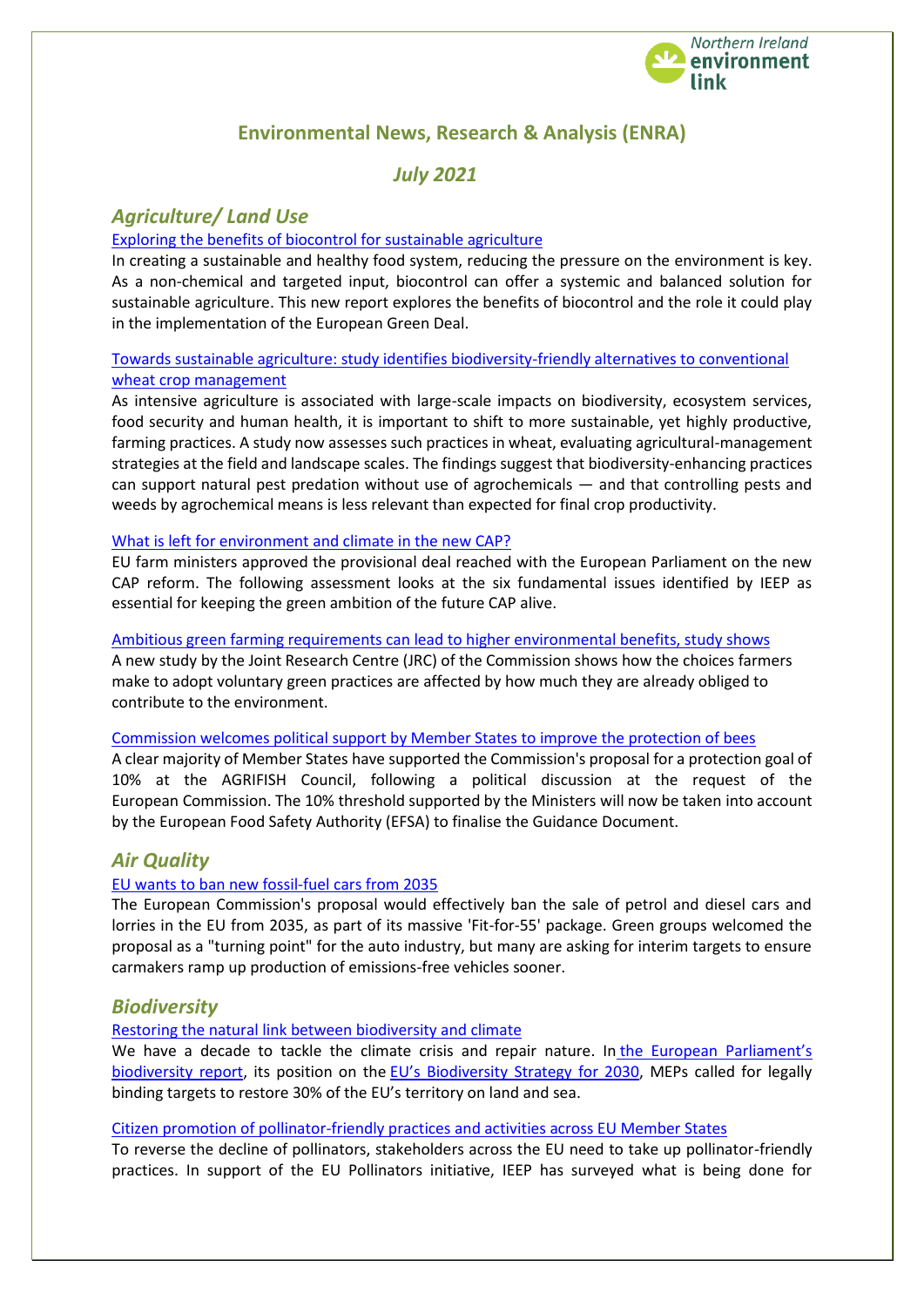pollinators in all Member States and has produced guidance to promote best practice for agricultural managing authorities, farmers, farm advisors, and citizens.

#### [Bee health: new data hub goes live](https://www.efsa.europa.eu/en/news/bee-health-new-data-hub-goes-live)

The EU Bee Partnership (EUBP) has unveiled a [new online data platform](https://bee-ppp.eu/) that will play a crucial role in efforts to protect bee and pollinator health. The prototype platform is a ground-breaking tool that will bring together and visualise harmonised data related to bees and other pollinators.

## *Climate Action*

[European Council endorses new EU strategy on adaptation to climate change](https://www.consilium.europa.eu/en/press/press-releases/2021/06/10/council-endorses-new-eu-strategy-on-adaptation-to-climate-change/)

EU member states have endorsed a new climate adaptation strategy. The Council approved conclusions endorsing a new strategy that outlines a long-term vision for the EU to become a climateresilient society that is fully adapted to the unavoidable impacts of climate change by 2050.

#### [EU poised to begin handing out €17.5bn green transition fund](https://euobserver.com/climate/152074)

EU member states gave the final approval to the €17.5bn Just Transition Fund, intended to support currently fossil fuel-dependent regions to green their economies. This initiative is part of the efforts the EU is taking towards achieving climate-neutrality by 2050.

#### [Life on a farm: Nature-based solutions to the climate challenge](https://ieep.eu/news/life-on-a-farm-nature-based-solutions-to-the-climate-challenge)

A [recent webinar](https://ieep.eu/news/event-life-on-a-farm-nature-based-solutions-to-the-climate-challenge) co-hosted by IEEP and the Mission of Canada to the EU discussed efforts being undertaken in Canada and the EU when it comes to adopting nature-based solutions in agriculture.

## *Circular Economy*

### [Commission provides guidance for harmonised application of Single-Use Plastic rules and advances](https://ec.europa.eu/commission/presscorner/detail/en/ip_21_2710)  [on monitoring of fishing gear](https://ec.europa.eu/commission/presscorner/detail/en/ip_21_2710)

The European Commission has provided guidance on the EU rules on single-use plastics and adopts an Implementing Decision on the monitoring and reporting of fishing gear placed on the market and waste fishing gear collected. These rules aim to reduce marine litter from single-use plastic products and fishing gear and promote the transition to a circular economy with innovative and sustainable business models, products, and materials.

### *Energy*

### [Commission proposes new Energy Efficiency Directive](https://ec.europa.eu/info/news/commission-proposes-new-energy-efficiency-directive-2021-jul-14_en)

The European Commission has published a proposal for recasting the EU Directive on Energy [Efficiency,](https://ec.europa.eu/info/files/amendment-energy-efficiency-directive-implement-ambition-new-2030-climate-target_en) aimed at further stimulating EU efforts to promote energy efficiency and achieve energy savings in the fight against climate change. This initiative forms part of the Commission package of proposals "[Delivering on the European Green Deal](https://ec.europa.eu/info/strategy/priorities-2019-2024/european-green-deal/delivering-european-green-deal_en)", with a view to reducing net greenhouse gas emissions by at least 55% by 2030 and the ultimate objective of becoming climate neutral by 2050. It interlinks with a number of other proposals, notably the revised [Renewable Energy Directive,](https://ec.europa.eu/info/news/commission-presents-renewable-energy-directive-revision-2021-jul-14_en) the Emission Trading Scheme (ETS) and the new Social Climate Fund, and the revision of the Effort Sharing Regulation.

#### [Green homes: Resource sufficiency is key to achieving climate neutrality](https://meta.eeb.org/2021/06/30/green-homes-resource-sufficiency-is-key-to-achieving-climate-neutrality/)

Europe must go beyond energy efficiency and recognise the need for resource sufficiency in the real estate and housing sectors. The time is ripe for a holistic policy framework that serves people and the planet.

## *Forestry/ Woodland*

#### [Trees at the edge: species respond differently to climate changes at hot and cold range edges](https://ec.europa.eu/environment/integration/research/newsalert/pdf/564na3-1302_en-demographic-performance-of-european-tree-species.pdf)

As our climate changes, concern is rising over how plant species will adapt in terms of their geographical distribution (or range). Research has identified conflicting patterns in species performance, especially at the outer edges of their ranges, casting doubt on our ability to accurately predict the impacts of climate change. A study assesses 27 European tree species to identify how